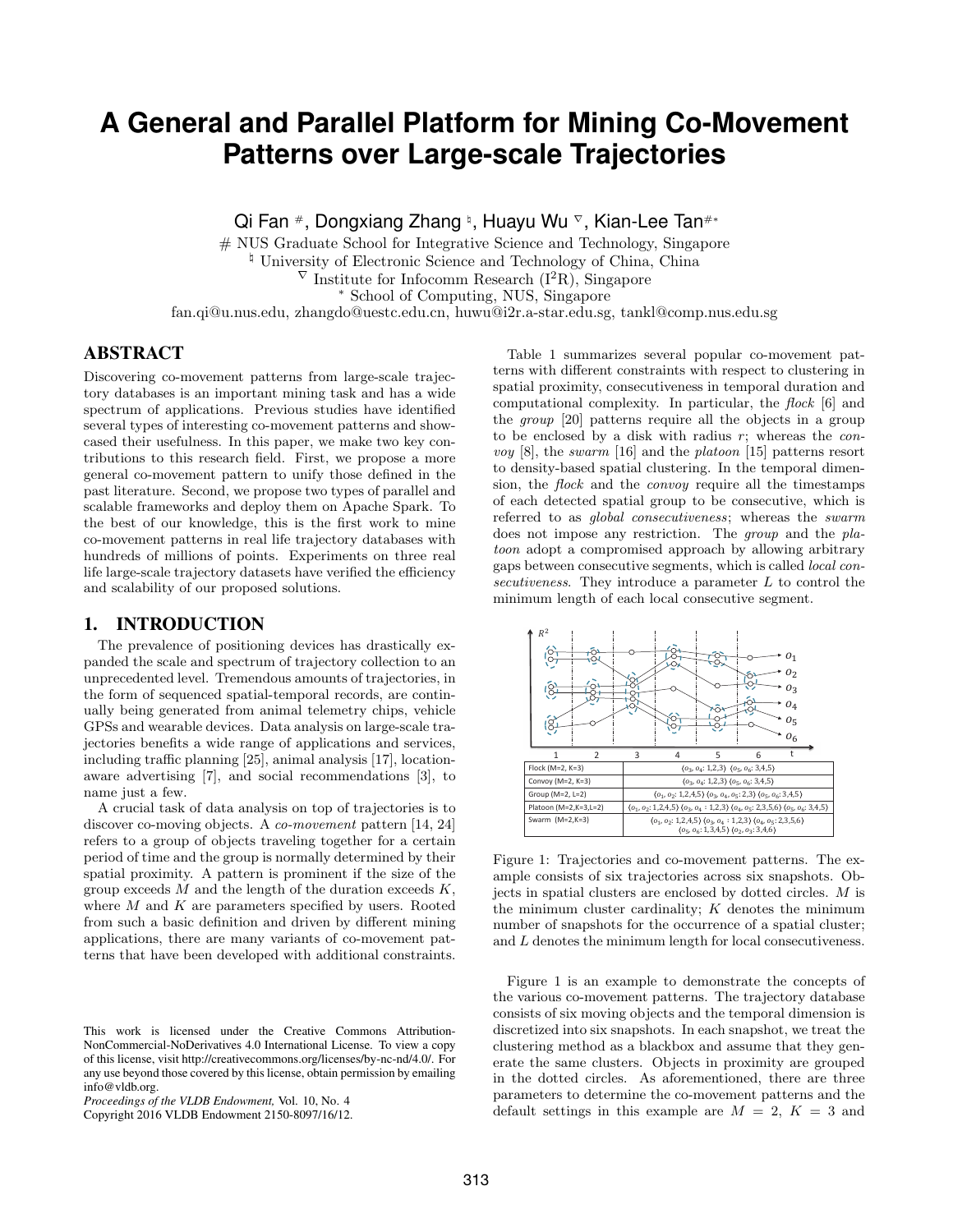Table 1: Constraints and complexities of co-movement patterns. The time complexity indicates the performance wrt.  $|\mathbb{O}|$ ,  $|\mathbb{T}|$  in the worst case, where  $|\mathbb{O}|$  is the number of objects, and  $|\mathbb{T}|$  is the number of discretized timestamps.

| Pattern                | Proximity Conse- |            | Time<br>$Com-$                                        |
|------------------------|------------------|------------|-------------------------------------------------------|
|                        |                  | cutiveness | plexity                                               |
| flock $[6]$            | disk             | global     | $O( \mathbb{O}  \mathbb{T} \log( \mathbb{O} ))$       |
| convoy $[8]$           | density          | global     | $\sqrt{p^2+ {\mathbb{O}}  {\mathbb{T}} }$             |
| swarm $[16]$           | density          |            | $O(2^{ {\mathbb{O}} }  {\mathbb{O}}   {\mathbb{T}} )$ |
| group [20]             | $_{\rm disk}$    | local      | $O( \mathbb{O} ^2 \mathbb{T} )$                       |
| platoon $[15]$ density |                  | local      | $\overline{O(2^{ 0 }  0  \mathbb{T} )}$               |

 $L = 2$ . Both the *flock* and the *convoy* require the spatial clusters to last for at least  $K$  consecutive timestamps. Hence,  $\langle o_3, o_4 : 1, 2, 3 \rangle$  and  $\langle o_5, o_6 : 3, 4, 5 \rangle$  are the only two candidates matching the patterns. The swarm relaxes the pattern matching by discarding the temporal consecutiveness constraint. Thus, it generates many more candidates than the flock and the convoy. The group and the platoon add another constraint on local consecutiveness to retain meaningful patterns. For instance,  $\langle o_1, o_2 : 1, 2, 4, 5 \rangle$  is a pattern matching local consecutiveness because timestamps  $(1, 2)$  and  $(4, 5)$  are two segments with length no smaller than  $L = 2$ . The difference between the *group* and the *platoon* is that the *platoon* has an additional parameter  $K$  to specify the minimum number of snapshots for the spatial clusters. This explains why  $\langle o_3, o_4, o_5 : 2, 3 \rangle$  is a group pattern but not a platoon pattern.

As can be seen, there are various co-movement patterns requested by different applications and it is cumbersome to design a tailored solution for each type. In addition, despite the generality of the platoon (i.e., it can be reduced to other types of patterns via proper parameter settings), it suffers from the so-called loose-connection anomaly. We use two objects  $o_1$  and  $o_2$  in Figure 2 to illustrate the scenario. These two objects form a platoon pattern in timestamps (1, 2, 3, 102, 103, 104). However, the two consecutive segments are 98 timestamps apart, resulting in a false positive reco-movement pattern. In reality, such an anomaly may be co-movement pattern. In reanty, such an anomaly may be caused by the periodic movements of unrelated objects, such as vehicles stopping at the same petrol station or animals pausing at the same water source. Unfortunately, none of the existing patterns have directly addressed this anomaly.



Figure 2: Loose-connection anomaly. Even though  $\langle o_1, o_2 \rangle$ is considered as a valid platoon pattern, it is highly probable that these two objects are not related as the two consecutive segments are 98 timestamps apart.

The other issue with existing methods is that they are built on top of centralized indexes which may not be scalable. Table 1 shows their theoretical complexities in the worst cases and the largest real dataset ever evaluated in previous studies is up to million-scale points collected from hundreds of moving objects. In practice, the dataset is of much higher scale and the scalability of existing methods is left unknown. Thus, we conduct an experimental evaluation with 4000 objects moving for 2500 timestamps to examine the scalability. Results in Figure 3 show that their performances degrade dramatically as the dataset scales up. For instance, the detection time of group drops twenty times as the number of objects grows from  $1k$  to  $4k$ . Similarly, the performance of swarm drops over fifteen times as the number of snapshots grows from  $1k$  to  $2.5k$ . These observations imply that existing methods are not scalable to support large-scale trajectory databases.



Figure 3: Performance measures on existing co-movement patterns. A sampled GeoLife dataset is used with upto 2.4 million data points. Default parameters are  $M = 15$ ,  $K =$ 180,  $L = 30$ .

In this paper, we close these two gaps by making the following contributions. First, we propose the general comovement pattern (GCMP) which models various co-moment patterns in a unified way and can avoid the loose-connection anomaly. In GCMP, we introduce a new gap parameter G to pose a constraint on the temporal gap between two consecutive segments. By setting a feasible  $G$ , the looseconnection anomaly can be effectively controlled. In addition, our GCMP is also general. It can be reduced to any of the previous pattern by customizing its parameters.

Second, we investigate deploying our GCMP detector on the modern MapReduce platform (i.e., Apache Spark) to tackle the scalability issue. Our technical contributions are threefold. First, we design a baseline solution by replicating the snapshots to support effective parallel mining. Second, we devise a novel Star Partitioning and ApRiori Enumerator (SPARE) framework to resolve limitations of the baseline. SPARE achieves workload balance by partitioning objects into fine granular stars. For each partition, an Apriori Enumerator is adopted to mine the co-movement patterns. Third, we leverage the temporal monotonicity property of GCMP to design several optimization techniques including sequence simplification, monotonicity pruning and forward closure check to further reduce the number of candidates enumerated in SPARE.

We conduct a set of extensive experiments on three largescale real datasets with hundreds of millions of temporal points. The results show that both our parallel schemes efficiently support GCMP mining in large datasets. In particular, with over 170 million trajectory points, SPARE achieves upto 112 times speedup using 162 cores as compared to the state-of-the-art centralized schemes. Moreover, SPARE further achieves almost linear scalability with upto 14 times efficiency as compared to the baseline algorithm.

The rest of our paper is organized as follows: Section 2 summarizes related work. Section 3 states the problem of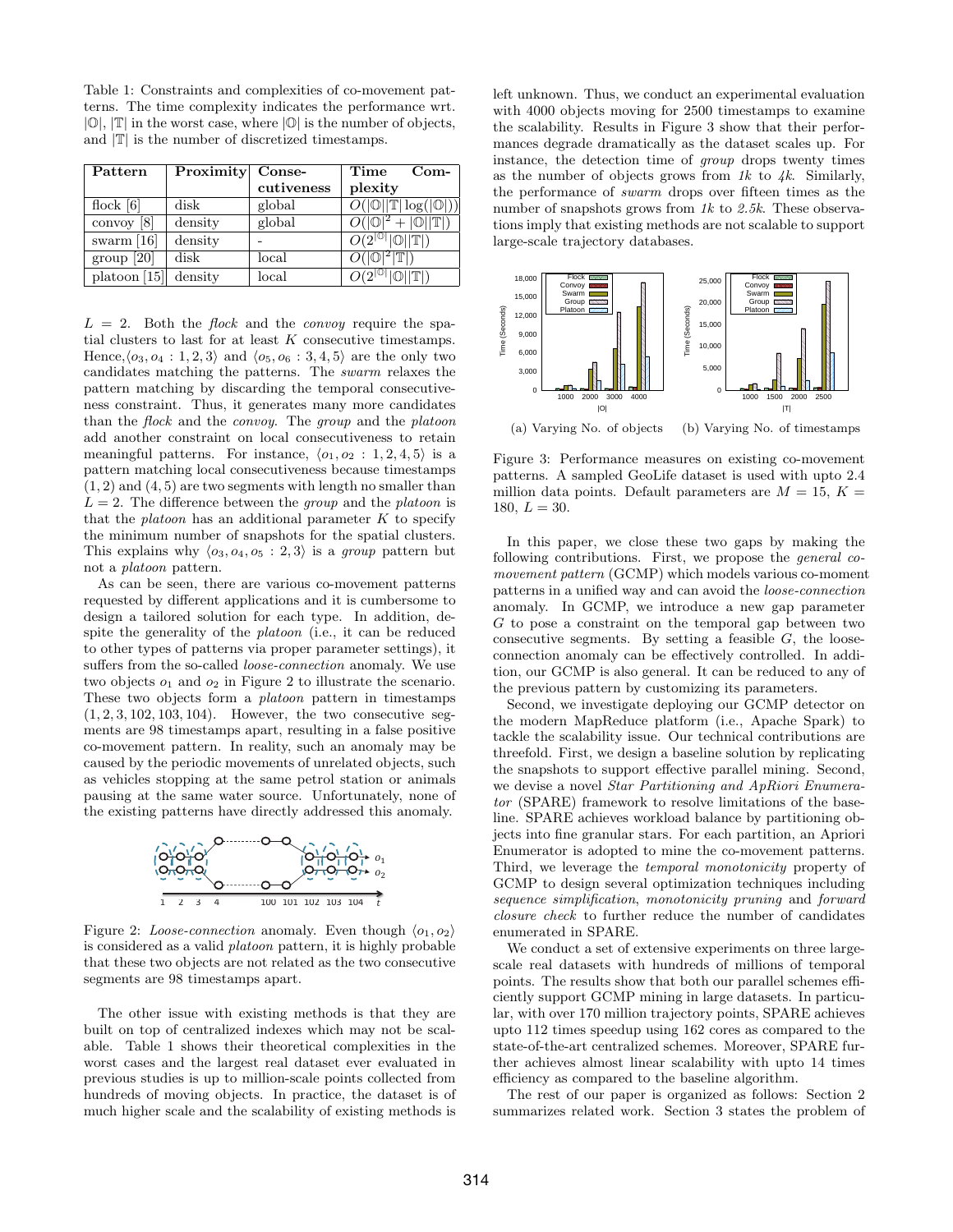general co-movement pattern mining. Section 4 provides a baseline solution. An advanced solution named Star Partitioning and ApRiori Enumerator (SPARE) is presented in Section 5. Section 6 reports our experimental evaluation. Finally, Section 7 concludes the paper.

# 2. RELATED WORK

Related work can be grouped into three categories: comovement patterns, dynamic movement patterns and trajectory mining frameworks.

# 2.1 Co-Movement Patterns

#### *2.1.1 Flock and Convoy*

The difference between flock and convoy lies in the object clustering methods. In flock, objects are clustered based on their distances. Specifically, the objects in the same cluster need to have a pairwise distance less than  $min\_dist$ . This essentially requires the objects to be within a disk-region of delimiter less than  $min\_dist$ . In contrast, convoy clusters objects using density-based spatial clustering [5]. Technically, flock utilizes a  $m^{th}$ -order Voronoi diagram [12] to detect whether a subset of  $n (n \geq m)$  objects stay in a disk region. Convoy employs a trajectory simplification [4] technique to boost pairwise distance computations in the density-based clustering. After clustering, both flock and convoy use a sequential scanning method to examine each snapshot. During the scan, the object groups that do not appear in consecutive snapshots are pruned. However, such a method faces high complexity when supporting other patterns. For instance, in swarm, the candidate set during the sequential scanning grows exponentially, and many candidates can only be pruned after the entire dataset are scanned.

#### *2.1.2 Group, Swarm and Platoon*

Different from flock and convoy, all the group,swarm and platoon patterns have more relaxed constraints on the pattern duration. Therefore, their techniques of mining are of the same skeleton. The main idea of mining is to grow an object set from an empty set in a depth-first manner. During the growth, various pruning techniques are provided to prune unnecessary branches. Group pattern uses a VGgraph to guide the pruning of false candidates [20]. Swarm designs two more pruning rules called backward pruning and forward pruning [16]. Platoon [15] leverages a prefix table structure to steer the depth-first search, which shows efficiency as compared to the other two methods. However, the pruning rules adopted by the three patterns heavily rely on depth-first search which loses efficiency in a parallel scenario.

# 2.2 Other Related Trajectory Patterns

A closely related literature to co-movement patterns is the dynamic movement patterns. Instead of requiring the same set of object traveling together, dynamic movement patterns allow objects to temporally join or leave a group. Typical works include moving clusters [10], evolving convoy [2], gathering [23] etc. These works cannot model GCMP since they enforce global consecutiveness on the temporal domain.

# 2.3 Trajectory Mining Frameworks

Jinno et al. in [9] designed a MapReduce based algorithm to efficiently support T-pattern discovery, where a Tpattern is a set of objects visiting the same place at simliar time. Li et al. proposed a framework of processing online evolving group pattern [13], which focuses on supporting efficient updates of arriving objects. As these works essentially differ from co-movement pattern, their techniques cannot be directly applied to discover GCMPs.

# 3. PROBLEM STATEMENT

Let  $\mathbb{O} = \{o_1, o_2, ..., o_n\}$  be the set of objects and  $\mathbb{T} =$  $(1, 2, \ldots, N)$  be the discretized temporal dimension. A time sequence  $T$  is defined as an ordered subset of  $T$ . Given two time sequences  $T_1$  and  $T_2$ , we define commonly-used operators in this paper in Table 2.

Table 2: Operators on time sequence.

| Operator             | Definition                                                               |
|----------------------|--------------------------------------------------------------------------|
| T[i]                 | the <i>i</i> -th element in the sequence $T$                             |
| T                    | the number of elements in $T$                                            |
| $\max(T)$            | the maximum element in $T$                                               |
| min(T)               | the minimum element in $T$                                               |
| range $(T)$          | the range of T, i.e., $\max(T) - \min(T) + 1$                            |
| T[i:j]               | subsequence of T from $T[i]$ to $T[j]$ (inclusive)                       |
| $T_1 \subset T_2$    | $\forall T_1[x] \in T_1$ , we have $T_1[x] \in T_2$ .                    |
| $T_3 = T_1 \cup T_2$ | $\forall T_3[x] \in T_3$ , we have $T_3[x] \in T_1$ or $T_3[x] \in T_2$  |
| $T_3 = T_1 \cap T_2$ | $\forall T_3[x] \in T_3$ , we have $T_3[x] \in T_1$ and $T_3[x] \in T_2$ |

We say a sequence T is consecutive if  $\forall 1 \leq i < |T|, T[i +]$  $1 = T[i] + 1$ . We refer to each consecutive subsequence of T as a *segment*. It is obvious that any time sequence  $T$  can be decomposed into segments and we say  $T$  is  $L$ -consecutive [15] if the length of every segment is no smaller than L. As illustrated in Figure 2, patterns adopting the notion of Lconsecutiveness (e.g., platoon and group) still suffer from the loose-connection anomaly. To avoid such an anomaly without losing generality, we introduce a parameter  $G$  to control the gaps between timestamps in a pattern. Formally, a G-connected time sequence is defined as follows:

**Definition 1** (G-connected). A time sequence  $T$  is  $G$ -connected if the gap between any of its neighboring timestamps is no greater than G, i.e.,  $\forall 1 \leq i < |T|, T[i+1] - T[i] \leq G$ .

We take  $T = (1, 2, 3, 5, 6)$  as an example. T can be decomposed into two segments  $(1, 2, 3)$  and  $(5, 6)$ . T is not 3-consecutive since the length of (5, 6) is 2. But it is safe to say either T is 1-consecutive or 2-consecutive. On the other hand,  $T$  is 2-connected since the maximum gap between its neighboring timestamps is 2. It is worth noting that  $T$  is not 1-connected because the gap between  $T[3]$  and  $T[4]$  is 2  $(i.e., 5 - 3 = 2).$ 

Given a trajectory database that is discretized into snapshots, we can conduct a clustering method, either disk-based or density-based, to identify groups with spatial proximity. Let  $T$  be the set of timestamps in which a group of objects O are clustered. We are ready to define a more general co-movement pattern:

Definition 2 (General Co-Movement Pattern). A general co-movement pattern finds a set of objects O satisfying the following five constraints: (1) **closeness:** the objects in  $O$ belong to the same cluster in every timestamps of  $T$ ; (2) significance:  $|O| \ge M$ ; (3) duration:  $|T| \ge K$ ; (4) consecutiveness:  $T$  is L-consecutive; and (5) connection:  $T$ is G-connected.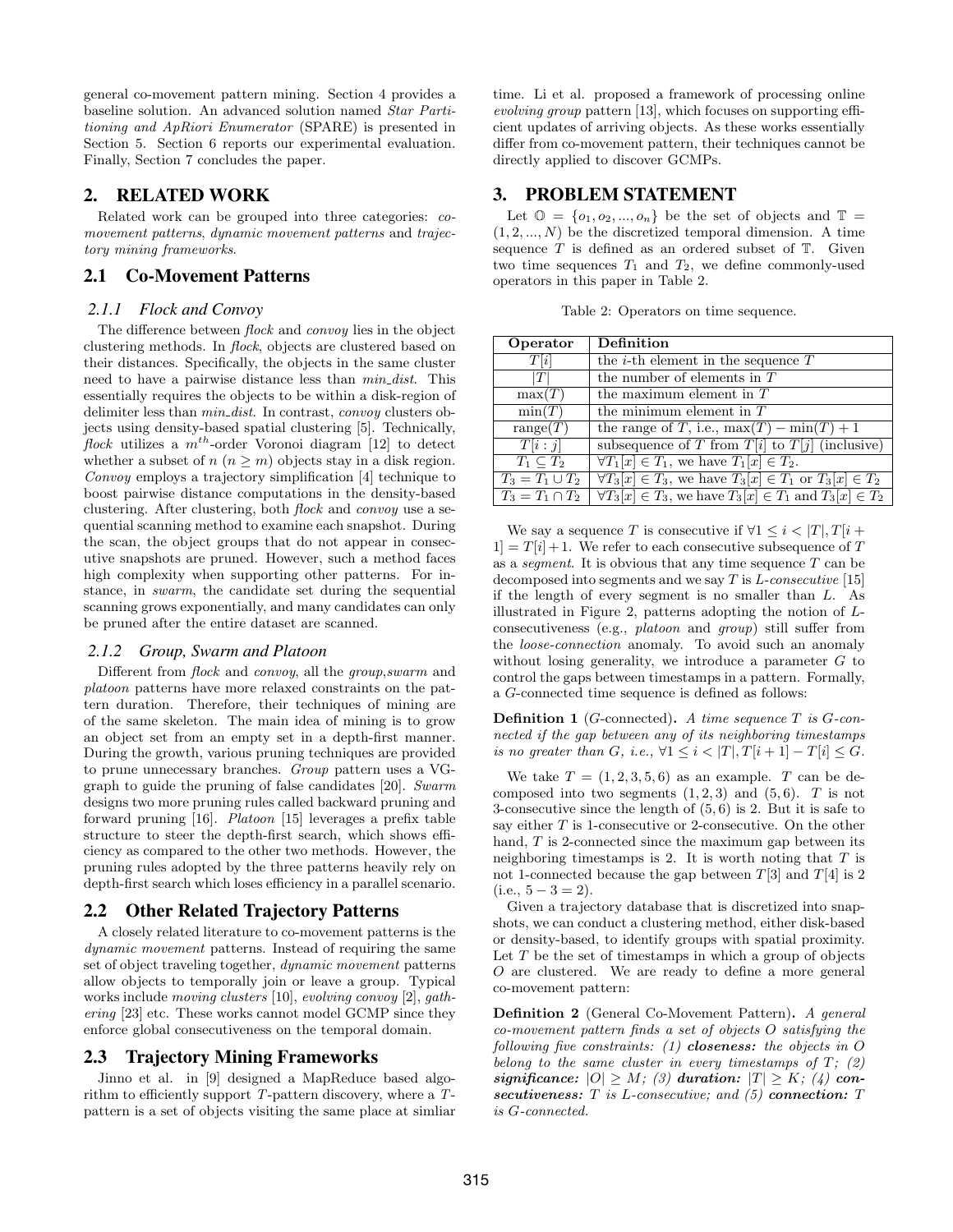There are four parameters in our general co-movement pattern, including object constraint M and temporal constraints  $K, L, G$ . By customizing these parameters, our pattern can express other patterns proposed in the literature, as illustrated in Table 3. In particular, by setting  $G = |\mathbb{T}|$ , we achieve the *platoon* pattern. By setting  $G = |\mathbb{T}|, L = 1$ , we reach the *swarm* pattern. By setting  $G = |\mathbb{T}|$ ,  $M = 2$ ,  $K = 1$ , we gain the *group* pattern. Finally by setting  $G = 1$ , we result in the convoy and flock patterns. In addition to the flexibility of representing other existing patterns, our GCMP is able to avoid the loose-connection anomaly by tuning the parameter G.

Table 3: Expressing other patterns using GCMP. · indicates a user specified value.

| Pattern | М | K |   | G | Clustering |
|---------|---|---|---|---|------------|
| Group   | 2 |   | 2 | Ͳ | disk       |
| Flock   | ٠ |   | K |   | disk       |
| Convoy  | ٠ |   | K |   | density    |
| Swarm   | ٠ | ٠ |   | π | density    |
| Platoon | ٠ | ٠ | ٠ | π | density    |
|         |   |   |   |   |            |

Our definition of GCMP is independent of the clustering method. Users can apply different clustering methods to facilitate different application needs. We currently expose both disk-region based clustering and DBSCAN as options to the users. In summary, the goal of this paper is to present a parallel solution for discovering all the valid GCMPs from large-scale trajectory databases. Before we move on to the algorithmic part, we list the notations that are used in the following sections.

| Symbol                      | $\overline{\text{Meaning}}$                     |
|-----------------------------|-------------------------------------------------|
| $S_t$                       | snapshot of objects at time $t$                 |
| $\overline{M}$              | significance constraint                         |
| K                           | duration constraint                             |
|                             | consecutiveness constraint                      |
| G                           | connection constraint                           |
| $P = \langle O : T \rangle$ | pattern with object set $O$ , time sequence $T$ |
| $S_t$                       | set of clusters at snapshot t                   |
| $\eta$                      | replication factor in the TRPM framework        |
| $\lambda_t$                 | partition with snapshots $S_t, , S_{t+\eta-1}$  |
| $G_A$                       | aggregated graph in SPARE framework             |
| $Sr_i$                      | star partition for object (vertex) $i$          |

Table 4: Summary of notations.

# 4. BASELINE: TEMPORAL REPLICATION AND PARALLEL MINING

In this section, we propose a baseline solution that resorts to MapReduce as a general, parallel and scalable paradigm for GCMP mining. The framework, named temporal replication and parallel mining (TRPM), is illustrated in Figure 4. There are two stages of mapreduce jobs connected in a pipeline manner. The first stage deals with spatial clustering of objects in each snapshot, which can be seen as a preprocessing step for the subsequent pattern mining phase. In particular, for the first stage, the timestamp is treated as the key in the map phase and objects within the same snapshot are clustered (DBSCAN or disk-based clustering) in the reduce phase. Finally, the reducers output clusters of objects in each snapshot, represented by a list of key-value pairs  $\langle t, S_t \rangle$ , where t is the timestamp and  $S_t$  is a set of clustered objects at snapshot t.

Our focus in this paper is on the second mapreduce stage of parallel mining, which essentially addresses two key challenges. The first is to ensure effective data partitioning such that the mining on each partition can be conducted independently; and the second is to efficiently mine the valid patterns within each partition.

It is obvious that we cannot simply split the trajectory database into disjoint partitions because a GCMP requires L-consecutiveness and the corresponding segments may span multiple partitions. Our strategy is to use data replication to enable parallel mining. Each snapshot will replicate its clusters to  $\eta - 1$  preceding snapshots. In other words, the partition for the snapshot  $S_t$  contains clusters in  $S_t$ ,  $S_{t+1} \ldots, S_{t+n-1}$ . Determining a proper  $\eta$  is critical in ensuring the correctness and efficiency of TRPM. If  $\eta$  is too small, certain cross-partition patterns may be missed. If  $\eta$  is too large, expensive network communication and CPU processing costs would be incurred in the map and reduce phases respectively. Our objective is to find an  $\eta$  that is not large but can guarantee correctness.

In our implementation, we set  $\eta = (\lceil \frac{K}{L} \rceil - 1) * (G - 1) +$  $K + L - 1$ . Intuitively, with K timestamps, at most  $\lceil \frac{K}{L} \rceil - 1$ gaps may be generated as the length of each L-consecutive segment is at least L. Since the gap size is at most  $G -$ 1,  $\left(\left\lceil \frac{K}{L} \right\rceil - 1\right) * (G - 1)$  is the upper bound of timestamps allocated to gaps. The remaining part of the expression,  $K + L - 1$ , is used to capture the upper bound allocated for the L-consecutive segments. We formally prove that  $\eta$  can guarantee correctness.

**Theorem 1.**  $\eta = (\lceil \frac{K}{L} \rceil - 1) * (G - 1) + K + L - 1$  guarantees that no valid pattern is missed.

*Proof.* Given a valid pattern  $P$ , we can always find at least one valid subsequence of  $P$ . T that is also valid. Let  $T'$ denote the valid subsequence of P.T with the minimum length. In the worst case,  $T' = P.T$ . We define range $(T) =$  $max(T)-min(T)+1$  and prove the theorem by showing that range(T')  $\leq \eta$ . Since T' can be written as a sequence of L-consecutive segments interleaved by gaps:  $l_1, g_1, \ldots, l_{n-1}$ ,  $g_{n-1}, l_n$   $(n \geq 1)$ , where  $l_i$  is a segment and  $g_i$  is a gap. Then, range(T') is calculated as  $\sum_{i=1}^{i=n} |l_i| + \sum_{i=1}^{i=n-1} |g_i|$ . Since T' is valid, then  $\sum_{i=1}^{i=n} |l_i| \geq K$ . As T' is minimum, if we remove the last  $l_n$ , the resulting sequence should not be valid. Let  $K' = \sum_{i=1}^{i=n-1} |l_i|$ , which is the size of the first  $(n-1)$  segments of T'. Then,  $K' \leq K - 1$ . Note that every  $|l_i| \geq L$ , thus  $n \leq \lceil \frac{K'}{L} \rceil \leq \lceil \frac{K}{L} \rceil$ . By using the fact that every  $|g_i| \leq G - 1$ , we achieve  $\sum_{i=1}^{i=n-1} |g_i| \le (n-1)(G-1) \le (\lceil \frac{K}{L} \rceil - 1)(G-1).$ Next, we consider the difference between  $K$  and  $K'$ , denoted by  $\Delta = K - K'$ . To ensure T''s validity,  $l_n$  must equal to  $\min(L, \Delta)$ . Then,  $\Sigma_{i=1}^{i=n} |l_i| = K' + l_n = K - \Delta + \min(L, \Delta) \le$  $K-1+L$ . We finish showing range $(T') \leq \eta$ . Therefore, for any valid sequence  $T$ , there is at least one valid subsequence with range no greater than  $\eta$  and hence this pattern can be detected in a partition with  $\eta$  snapshots.

Based on the above theorem, under TRPM, every consecutive  $\eta$  snapshots form a partition. In other words, each snapshot  $S_t$  corresponds to a partition  $\lambda_t = \{S_t, ..., S_{t+\eta-1}\}.$ Next, we aim to design an efficient pattern mining strategy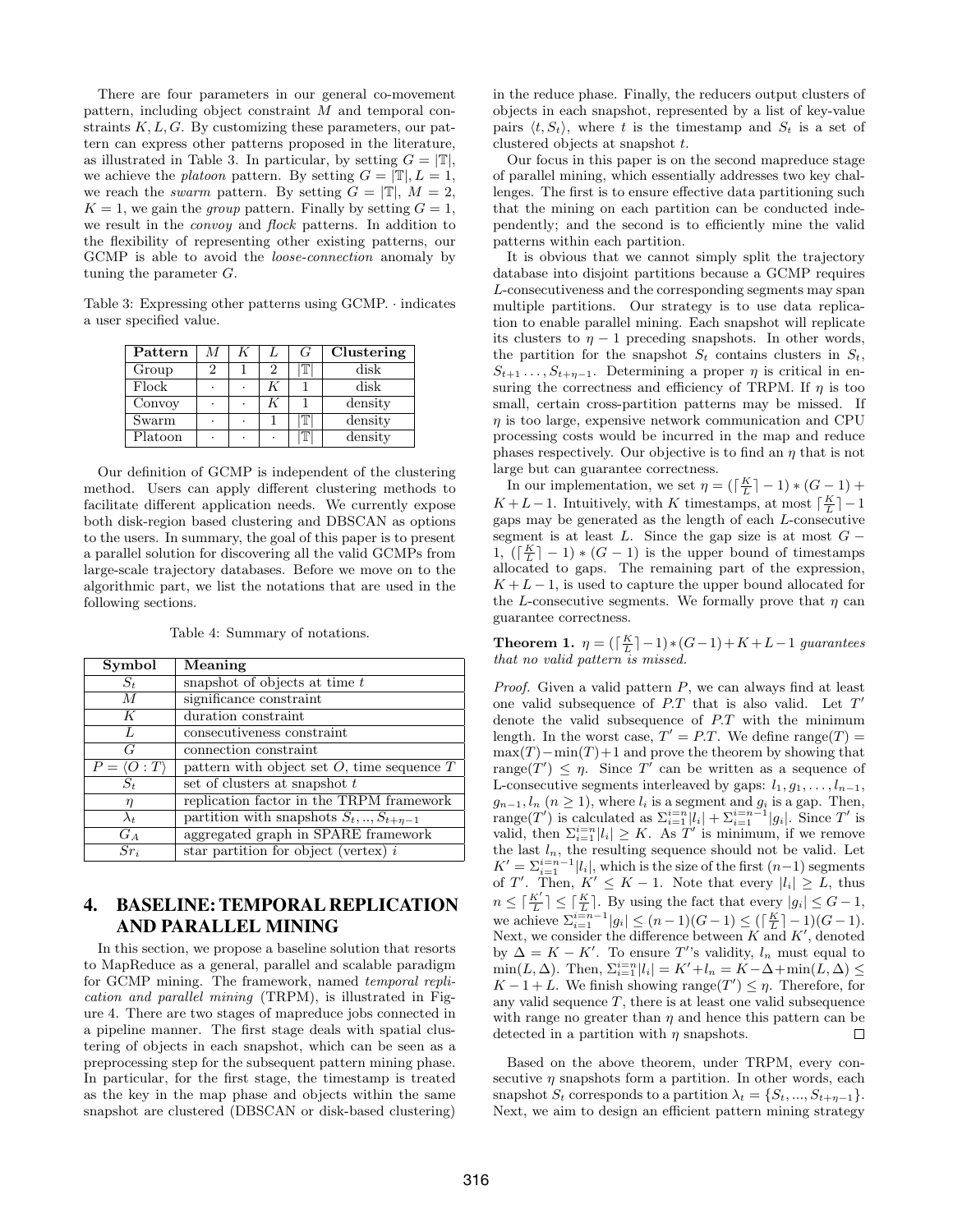

Figure 4: Workflow of Temporal Replication and Parallel Mining (TRPM). (a) and (b) correspond to the first mapreduce stage which clusters objects in each snapshot. (c) and (d) is the second mapreduce stage which uses TRPM to detect GCMPs.

within each partition. Our solution includes a line sweep algorithm to sequentially scan the  $\eta$  snapshots in a partition and an effective candidate pattern enumeration mechanism.

Algorithm 1 Line Sweep Mining

|     | <b>Require:</b> $\lambda_t = \{S_t, , S_{t+n-1}\}\$          |
|-----|--------------------------------------------------------------|
|     | 1: $C \leftarrow \{\}$<br>$\triangleright$ Candidate set     |
|     | 2: for all clusters s in snapshot $S_t$ do                   |
| 3:  | if $ s  \geq M$ then                                         |
| 4:  | $C \leftarrow C \cup \{\langle s,t \rangle\}$                |
|     | 5: for all $S_i \in \{S_{t+1}, \ldots, S_{t+\eta-1}\}\$ do   |
| 6:  | $N \leftarrow \{\}$                                          |
| 7:  | for all $(c, s) \in C \times S_i$ do                         |
| 8:  | $c' \leftarrow \langle c.O \cap s.O, c.T \cup \{j\} \rangle$ |
| 9:  | if $c'.T$ is valid then                                      |
| 10: | output $c'$                                                  |
| 11: | else if $ c'.O  \geq M$ then                                 |
| 12: | $N \leftarrow N \cup \{c'\}$                                 |
| 13: | for all $c \in C$ do                                         |
| 14: | if $j - max(c.T) \geq G$ then                                |
| 15: | $C \leftarrow C - \{c\}$                                     |
| 16: | output $c$ , if $c$ is a valid pattern                       |
| 17: | if c's first segment is less than $L$ then                   |
| 18: | $C \leftarrow C - \{c\}$                                     |
| 19: | $C \leftarrow C \cup N$                                      |
|     | 20: output valid patterns in $C$                             |
|     |                                                              |

Details of the algorithm are presented in Algorithm 1. We keep a candidate set  $C$  (Line 1) during the sweeping. It is initialized using the clusters with size no smaller than M in the first snapshot. Then, we sequentially scan each snapshot (Lines 5-19) and generate new candidates by extending the original ones in C. Specifically, we join candidates in C with all the clusters in  $S_i$  to form new candidates (Lines 7-12).

After sweeping all the snapshots, all the valid patterns are stored in  $C$  (Line 20). It is worth noting that  $C$  continues to grow during sweeping. We can use three pruning rules to remove false candidates early from C. Since there is a partition  $\lambda_t$  for each  $S_t$ , only patterns that start from timestamp t need to be discovered. Therefore, those patterns that do not appear in the  $S_t$  are false candidates. In particular, our three pruning rules are as follows: First, when sweeping snapshot  $S_j$ , new candidates with object set smaller than M are pruned (Line 12). Second, after joining with all clusters in  $S_i$ , candidates in C with the maximum timestamp no smaller than  $j - G$  are pruned (Lines 14-16). Third, candidates in C with the size of the first segment smaller than  $L$  are pruned (Lines 17-18). With the three pruning rules, the size of C can be significantly reduced.

| <b>Algorithm 2</b> Temporal Replication and Parallel Mining                       |
|-----------------------------------------------------------------------------------|
| <b>Require:</b> list of $\langle t, S_t \rangle$ pairs                            |
| 1: $\eta \leftarrow (\lceil \frac{K}{L} \rceil - 1) * (G - 1) + K + L - 1$        |
| $2:$ $-Map$ $Phase -$                                                             |
| 3: for all snapshots $S_t$ do                                                     |
| 4: for all $i \in 1 \eta - 1$ do                                                  |
| emit key-value pair $\langle \max(t-i,0), S_t \rangle$<br>5:                      |
| $6:$ --Partition and Shuffle Phase-                                               |
| 7: for all key-value pairs $\langle t, S \rangle$ do                              |
| group-by t and emit a key-value pair $\langle t, \lambda_t \rangle$ , where<br>8: |
| $\lambda_t = \{S_t, S_{t+1}, \ldots S_{t+n-1}\}\$                                 |
| $9:$ -Reduce Phase-                                                               |
| 10: for all key-value pairs $\langle t, \lambda_t \rangle$ do                     |

11: call line sweep mining for partition  $\lambda_t$ 

The complete picture of TRPM is shown in Algorithm 2. We illustrate the workflow of TRPM using Figures 4 (c) and (d) with pattern parameters  $M = 2, K = 3, L = 2, G = 2$ . By Theorem 1,  $\eta$  is calculated as  $(\lceil \frac{K}{L} \rceil - 1) * (G - 1) +$  $K + L - 1 = 5$ . Therefore, in Figure  $\overline{4}$  (c), every 5 consecutive snapshots are combined into a partition in the map phase. In Figure 4 (d), the line sweep method is illustrated for partition  $\lambda_1$ . Let  $C_i$  be the candidate set when sweeping snapshot  $S_i$ . Initially,  $C_1$  contains all object sets in  $S_1$ . At snapshot  $S_4$ , the candidate  $\langle o_5, o_6 \rangle$  is removed because the gap between its latest timestamp (i.e., 2) and the next sweeping timestamp (i.e., 5) is 3, which violates the Gconnected constraint. Next, at snapshot  $S_5$ , the candidate  $\langle o_1, o_2 \rangle$  is removed because its local consecutive segment (4) has only 1 element, which violates the *L*-consecutive constraint. Finally,  $\langle o_3, o_4 \rangle$  is the valid pattern and is returned. Note that in this example,  $\eta = 5$  is the minimum setting that can guarantee correctness. If  $\eta$  is set to be 4, the pattern  $\langle o_3, o_4 \rangle$  would be missed.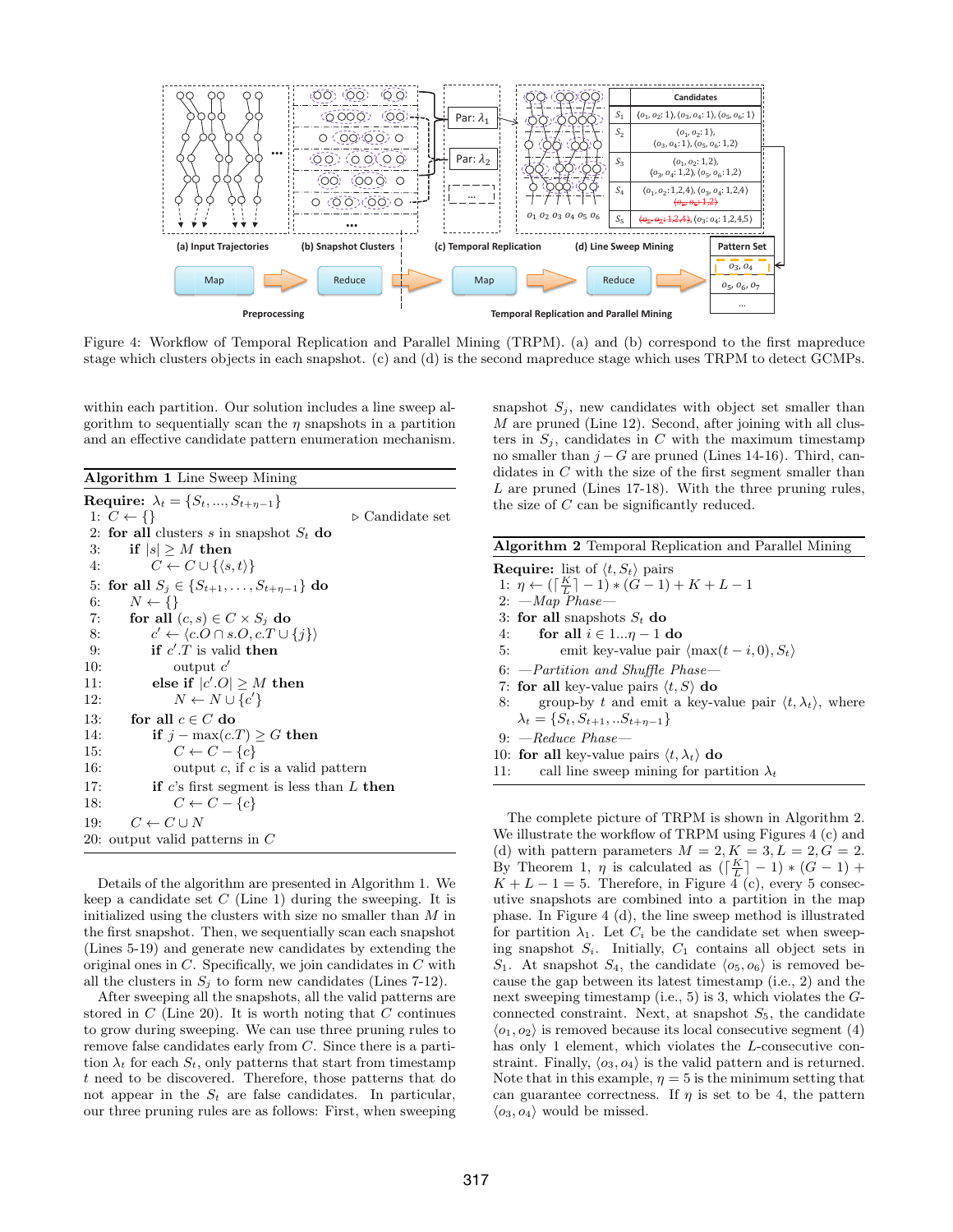

Figure 5: Star Partitioning and ApRiori Enumerator (SPARE). (a) Aggregated graph  $G_A$  generated from Figure 1. (b) Five star partitions are generated from GA. Star IDs are circled, vertexes and inverted lists are in the connected tables. (c) Apriori Enumerator with various pruning techniques.

# 5. SPARE: STAR PARTITIONING AND APRI-ORI ENUMERATOR

The aforementioned TRPM scheme replicates snapshots based on the temporal dimension which suffers from two drawbacks. First, the replication factor  $\eta$  can be large. Second, the same valid pattern may be redundantly discovered from different partitions. To resolve these limitations, we propose a new Star Partitioning and ApRiori Enumerator, named SPARE, to replace the second stage of the mapreduce jobs in Figure 4. Our new parallel mining framework is shown in Figure 5. Its input is the set of clusters generated in each snapshot and the output contains all the valid GCMPs. In the following, we explain the two major components: star partitioning and apriori enumerator.

# 5.1 Star Partitioning

Let  $G_t$  be a graph for snapshot  $S_t$ , in which each node is a moving object and two objects are connected if they appear in the same cluster. It is obvious that  $G_t$  consists of a set of small cliques. Based on  $G_t$ , we define an aggregated graph  $G_A$  to summarize the cluster relationship among all the snapshots. In  $G_A$ , two objects form an edge if they are connected in any  $G_t$ s. Furthermore, we attach an inverted list for each edge, storing the associated timestamps in which the two objects are connected. An example of  $G_A$ , built on the trajectory database in Figure 1, is shown in Figure 5 (a). As long as two objects are clustered in any timestamps, they are connected in  $G_A$ . The object pair  $\langle o_1, o_2 \rangle$  appears in two clusters at timestamps 2 and 3 and is thus associated with an inverted list  $(2, 3)$ .

We use star [21] as the data structure to capture the pair relationships. To avoid duplication, as  $G_t$  is an undirected graph and an edge may appear in multiple stars, we enforce a global vertex ordering among the objects and propose a concept named directed star.

Definition 3 (Directed Star). Given a vertex with global ID s, its directed star  $Sr_s$  is defined as the set of neighboring vertexes with global ID  $t > s$ . We call s the star ID.

With the global vertex ordering, we can guarantee that each edge is contained in a unique star partition. Given the aggregated graph  $G_A$  in Figure 5 (a), we enumerate all the possible directed stars in Figure 5 (b). These stars are emitted from mappers to different reducers. The key is the star ID and the value is the neighbors in the star as well as the associated inverted lists. The reducer will then call the Apriori-based algorithm to enumerate all the valid GCMPs.

Before we introduce the Apriori Enumerator, we are interested to examine the issue of global vertex ordering. This is because assigning different IDs to the objects will produce different star partitioning results, which will eventually affect the workload balance among reducers. The job with the performance bottleneck is often known as a straggler [11]. In the context of star partitioning, a straggler refers to the job assigned with the maximum star partition. We use Γ to denote the size of such straggler partition and  $\Gamma$  is set to the number of edges in a directed  $star<sup>1</sup>$ . Clearly, a star partitioning with small  $\Gamma$  is preferred. For example, Figure 6 gives two star partitioning results under different vertex ordering on the same graph. The top one has  $\Gamma = 5$  while the bottom one has  $\Gamma = 3$ . Obviously, the bottom one with smaller  $\Gamma$  is much more balanced.



Figure 6: Star partitioning with different vertex orderings.

Although it is very challenging to find the optimal vertex ordering from the n! possibilities, we observe that a random order can actually achieve satisfactory performance based on the following theorem.

**Theorem 2.** Let  $\Gamma^*$  be the value derived from the optimal vertex ordering and  $\Gamma$  be the value derived from a random vertex ordering. With probability  $1 - 1/n$ , we have  $\Gamma =$  $\Gamma^* + O(\sqrt{n \log n}).$ 

*Proof.* See Appendix A. 
$$
\Box
$$

<sup>1</sup>A star is essentially a tree structure and the number of nodes equals the number of edges minus one.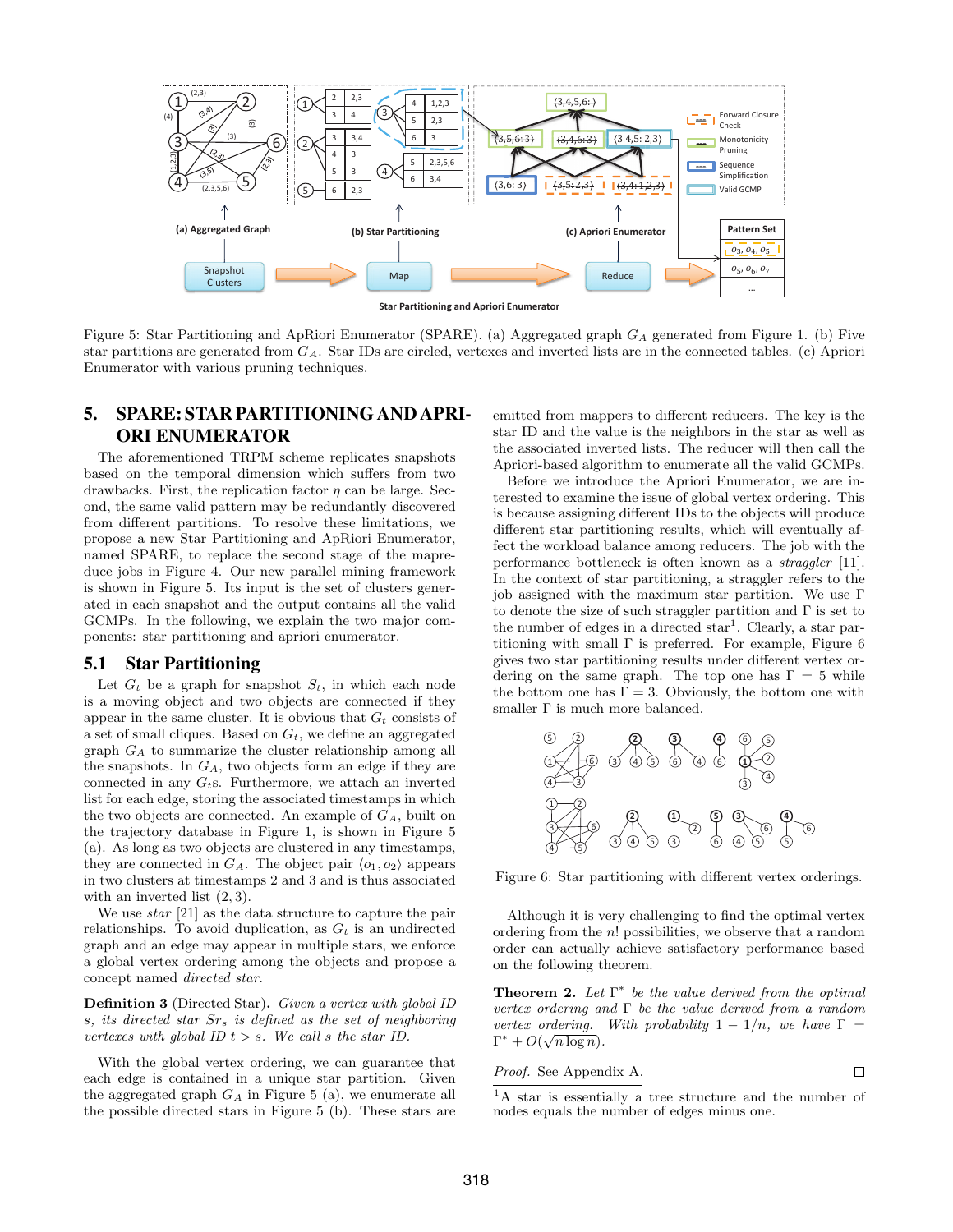If  $G_A$  is dense, we can get a tighter bound for  $(\Gamma - \Gamma^*)$ .

**Theorem 3.** Let d be the average degree in  $G_A$ . If  $d \geq$  $\overline{12 \log n}$ , with high probability  $1-1/n$ ,  $\Gamma = \Gamma^* + O(\sqrt{d \log n})$ .

□

Proof. See Appendix A.

Hence, we can simply use object ID to determine the vertex ordering in our implementation.

# 5.2 Apriori Enumerator

Intuitively, given a GCMP with an object set  $\{o_1, \ldots, o_m\}$ , all the pairs of  $\langle o_i, o_j \rangle$  with  $1 \leq i < j \leq m$  must be connected in the associated temporal graphs  $\{G_t\}$ . This inspires us to leverage the classic Apriori algorithm [1] to enumerate all the valid GCMPs starting from pairs of objects. However, we observe that the monotonicity property does not hold between an object set and its supersets.

Example 1. In this example, we show that if an object set is not a valid pattern, we cannot prune all its super sets. Consider two candidates  $P_1 = \langle o_1, o_2 : 1, 2, 3, 6 \rangle$  and  $P_2 = \langle o_1, o_3 : 1, 2, 3, 7 \rangle$ . Let  $L = 2, K = 3$  and  $G = 2$ . Both candidates are not valid patterns because the constraint on L is not satisfied. However, when considering their object superset  $\langle o_1, o_2, o_3 \rangle$ , we can infer that their co-clustering timestamps are in  $(1, 2, 3)$ . This is a valid pattern conforming to the constraints of  $L, K, G$ . Thus, we need a new type of monotonicity to facilitate pruning.

#### *5.2.1 Monotonicity*

To ensure monotonicity, we first introduce a procedure named sequence simplification, to reduce the number of edges as well as unnecessary timestamps in the inverted lists. For instance, if the size of the inverted list for an edge  $e$  is smaller than  $K$ , then the edge can be safely removed because the number of timestamps in which its supersets are clustered must also be smaller than  $K$ . To generalize the idea, we propose three concepts: maximal G-connected subsequence, decomposable sequence and sequence simplification.

**Definition 4** (Maximal G-connected Subsequence). A sequence  $T'$  is said to be a maximal G-connected subsequence of T if (1)  $T'$  is the subsequence of T, (2)  $T'$  is G-connected, and (3) there exists no other subsequence  $T''$  of T such that  $T'$  is the subsequence of  $T''$  and  $T''$  is G-connected.

**Example 2.** Suppose  $G = 2$  and consider two sequences  $T_1 = (1, 2, 4, 5, 6, 9, 10, 11, 13)$  and  $T_2 = (1, 2, 4, 5, 6, 8, 9)$ .  $T_1$ has two maximal 2-connected subsequences:  $T_1^A=(1,2,4,5,6)$ and  $T_1^B = (9, 10, 11, 13)$ . This is because the gap between  $T_1^A$ and  $T_1^B$  is 3 and it is impossible for the timestamps from  $T_1^A$ and  $T_1^B$  to form a new subsequence with  $G \leq 2$ . Since  $T_2$ is 2-connected,  $T_2$  has only one maximal 2-connected subsequence which is itself.

The maximal G-connected subsequence has the following two properties:

**Lemma 1.** Suppose  $\{T_1, T_2, \ldots, T_m\}$  is the set of all maximal G-connected subsequences of T, we have (1)  $T_i \cap T_j = \emptyset$ for  $i \neq j$  and  $(2)$   $T_1 \cup T_2 \cup \ldots \cup T_m = T$ .

*Proof.* We assume  $T_i \cap T_j \neq \emptyset$ . Let  $T_i = (T_i[1], T_i[2], \ldots, T_i[p])$ and  $T_j = (T_j[1], T_j[2], \ldots, T_j[n])$ . Suppose  $T[x]$  is a timestamp occurring in both  $T_i$  and  $T_j$ . Let  $T[y] = \min\{T_i[1], T_j[1]\},\$  i.e., the minimum timestamp of  $T_i[1]$  and  $T_j[1]$  occurs at the y-th position of sequence T. Similarly, we assume  $T[z] =$  $\max\{T_i[p], T_j[n]\}.$  Apparently, the two subsequences  $T[y]$ : x and  $T[x : z]$  are G-connected because  $T_i$  and  $T_j$  are both *G*-connected. Then, sequence  $(T_y, \ldots, T_x, \ldots, T_z)$ , the superset of  $T_i$  and  $T_j$ , is also G-connected. This contradicts with the assumptions that  $T_i$  and  $T_j$  are maximal  $G$ connected subsequences.

To prove (2), we assume  $\bigcup_{i=1}^{i=m} T_i$  does not cover all the timestamps in T. Then, we can find a subsequence  $T' =$  $T[x : x+t]$  such that  $T[x-1] \in T_a$   $(1 \le a \le m)$ ,  $T[x+t+1] \in$  $T_b$   $(1 \leq b \leq m)$  and all the timestamps in  $T'$  is not included in any  $T_i$ . Let  $g' = \min\{T[x]-T[x-1], T[x+t+1]-T[x+t]\}.$ If  $g' \leq G$ , then it is easy to infer that  $T_a$  or  $T_b$  is not a maximal G-connected subsequence because we can combine it with  $T[x]$  or  $T[x + t]$  to form a superset which is also Gconnected. If  $g' > G$ , T' itself is a maximal G-connected subsequence which is missed in  $\bigcup_{i=1}^{i=m} T_i$ . Both cases lead to contradictions.  $\Box$ 

**Lemma 2.** If  $T_1 \subseteq T_2$ , then for any maximal G-connected subsequence  $T_1'$  of  $T_1$ , we can find a maximal G-connected subsequence  $T_2'$  of  $T_2$  such that  $T_1' \subseteq T_2'$ .

*Proof.* Since  $T_1' \subseteq T_1 \subseteq T_2$ , we know  $T_1'$  is a G-connected subsequence of  $T_2$ . Based on Lemma 1, we can find a maximal  $\tilde{G}$ -connected subsequence of  $T_2$ , denoted by  $T_2'$ , such that  $T_1' \cap T_2' \neq \emptyset$ . If there exists a timestamp  $T_1'[x]$  such that  $T_1'[x] \notin T_2'$ , similar to the proof of case (1) in Lemma 1, we can obtain a contradiction. Thus, all the timestamps in  $T_1'$ must occur in  $T_2'$ .  $\Box$ 

Definition 5 (Decomposable Sequence). T is decomposable if for any of its maximal G-connected subsequence  $T'$ , we have (1) T' is L-consecutive; and (2)  $|T'| \geq K$ .

**Example 3.** Let  $L = 2, K = 4$  and we follow the above example.  $T_1$  is not a decomposable sequence because one of its maximal 2-connected subsequence (i.e.,  $T_1^B$ ) is not 2-consecutive. In contrast,  $T_2$  is a decomposable sequence because the sequence itself is the maximal 2-connected subsequence, which is also 2-consecutive and with size  $\geq 4$ .

Definition 6 (Sequence Simplification). Given a sequence T, the simplification procedure  $\text{sim}(T) = g_{G,K} \cdot f_L(T)$  can be seen as a composite function with two steps:

- 1. f-step: remove segments of  $T$  that are not L-consecutive; 2. g-step: among the maximal G-connected subsequences
- of  $f_L(T)$ , remove those with size smaller than K.

Example 4. Take  $T = (1, 2, 4, 5, 6, 9, 10, 11, 13)$  as an example for sequence simplification. Let  $L = 2, K = 4$  and  $G = 2$ . In the f-step, T is reduced to  $f_2(T) = (1, 2, 4, 5, 6, 9, 6)$ 10, 11). The segment (13) is removed due to the constraint of  $L = 2$ .  $f_2(T)$  has two maximal 2-consecutive subsequences:  $(1, 2, 4, 5, 6)$  and  $(9, 10, 11)$ . Since  $K = 4$ , we will remove  $(9, 10, 11)$  in the g-step. Finally, the output is  $\texttt{sim}(T) = (1, 2, 4, 5, 6).$ 

It is possible that the simplified sequence  $\sin(T) = \emptyset$ . For example, Let  $T = (1, 2, 5, 6)$  and  $L = 3$ . All the segments will be removed in the f-step and the output is  $\emptyset$ . We define  $\emptyset$  to be not decomposable. We then link sequence simplification and decomposable sequence in the following lemma: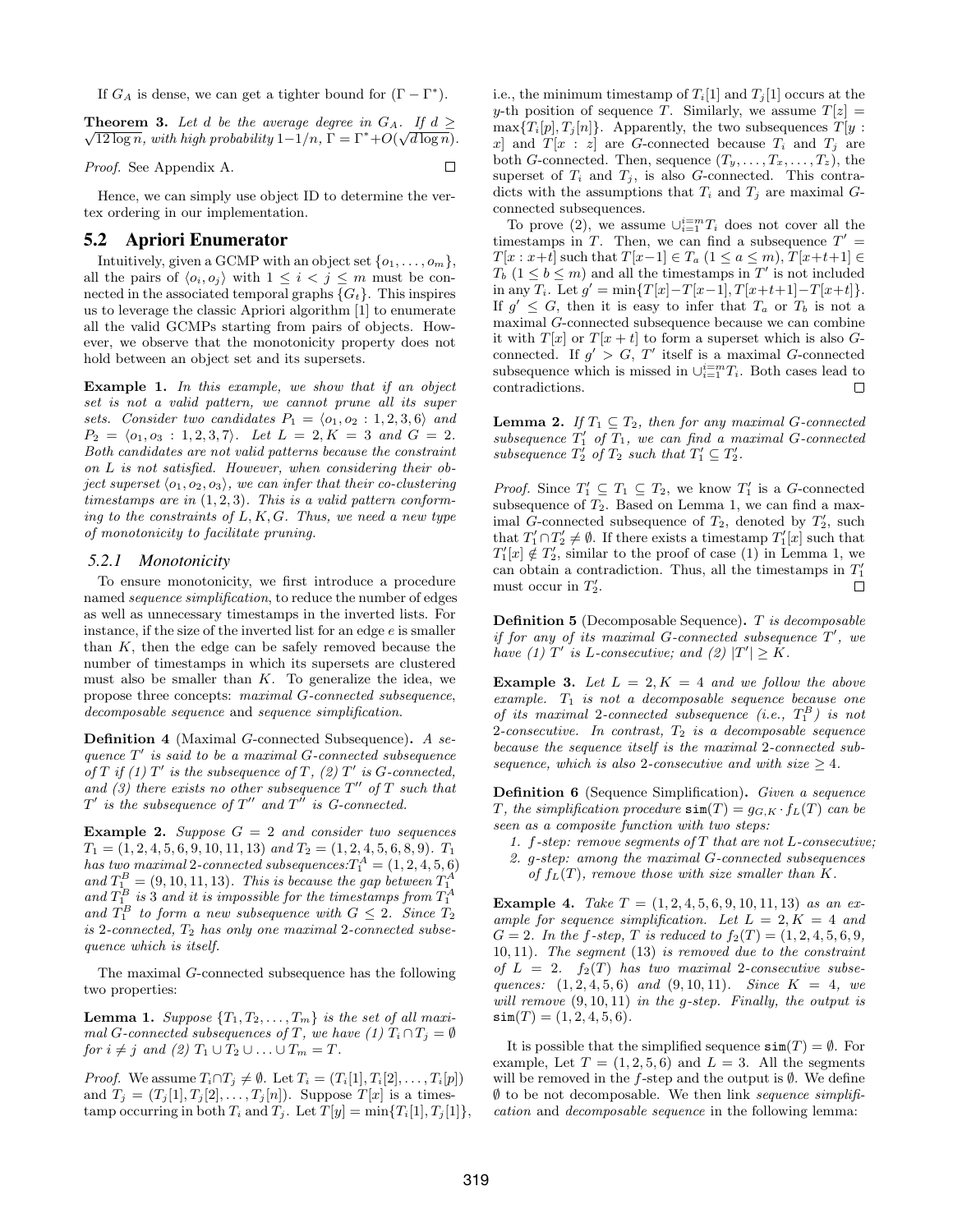**Lemma 3.** If sequence  $T$  is a superset of any decomposable sequence, then  $\text{sim}(T) \neq \emptyset$ .

*Proof.* It is obvious that  $\sin(T)$  is a one-to-one function. Given an input sequence T, there is a unique  $\sin(T)$ . Let  $T_p$  be a decomposable subset of T and we prove the lemma by showing that  $\text{sim}(T)$  is a superset of  $T_p$ .

Suppose  $T_p$  can be decomposed into a set of maximal  $G$ connected subsequences  $T_p^1, \ldots, T_p^m$   $(m \ge 1)$ . Since  $T_p$  is a subset of T, all the  $T_p^i$  are also subsets of T. By definition, each  $T_p^i$  is L-consecutive. Thus, in the f-step of  $\text{sim}(T)$ , none of  $T_p^i$  will be removed. In the g-step, based on Lemma 2, we know that each  $T_p^i$  has a superset in the maximal Gconnected subsequences of  $f_L(T)$ . Since  $|T_p^i| \geq K$ , none of  $T_p^i$  will be removed in the g-step. Therefore, all the  $T_p^i$  will be retained after the simplification process and  $\text{sim}(T) \neq \emptyset$ .  $\Box$ 

With Lemma 3, we are ready to define the *monotonicity* concept based on the simplified sequences to facilitate the pruning in the Apriori algorithm.

**Theorem 4** (Monotonicity). Given a candidate pattern  $P =$  ${O : T}, if \text{sim}(P.T) = \emptyset, then any pattern candidate P'$ with  $P.O \subseteq P'O$  can be pruned.

Proof. We prove by contradiction. Suppose there exists a valid pattern  $P_2$  such that  $P_2.O \supseteq PO$ . It is obvious that  $P_2.T \subseteq P.T$ . Based on Definition 2, the following conditions hold: (1)  $P_2.T$  is G-connected. (2)  $|P_2.T| \geq K$  and (3)  $P_2.T$ is L-consecutive. Note that the entire  $P_2.T$  is G-connected. Thus,  $P_2.T$  itself is the only maximal G-connected subsequence. Based on conditions  $(1),(2),(3)$  and Definition 6,  $P_2.T$  is decomposable. Then, based on Lemma 3, we know  $\sin(T) \neq \emptyset$  because  $P_2.T \subseteq P.T$  and  $P_2.T$  is decomposable. This leads to a contradiction with  $\sin(P.T) = \emptyset$ .  $\Box$ 

#### *5.2.2 Apriori Enumerator*

We design an Apriori based enumeration algorithm to efficiently discover all the valid patterns in a star partition. The principle of the Apriori algorithm is to construct a lattice structure and enumerate all the possible candidate sets in a bottom-up manner. Its merit lies in the monotonic property such that if a candidate set is not valid, then all its supersets can be pruned. Thus, it works well in practice in spite of the exponential search space.

Our customized Apriori Enumerator is presented in Algorithm 3. Initially, the edges (pairs of objects) in the star constitute the bottom level (Lines 2-4) and invalid candidates are excluded (Line 4). An indicator level is used to control the result size for candidate joins. During each iteration (Lines 6-19), only candidates with object size equals to level are generated (Line 8). When two candidates  $c_1$ and  $c_2$  are joined, the new candidate becomes  $c' = \langle c_1. \overline{O} \cup \overline{O} \rangle$  $c_2.O, c_1.T \cap c_2.T$  (Line 9). To check the validity of the candidate, we calculate  $\sin(c'.T)$ . If its simplified sequence is empty,  $c'$  is excluded from the next level (Line 10). This ensures that all the candidates with  $P.O \supseteq c'.O$  are pruned. If a candidate cannot generate any new candidate, then it is directly reported (Lines 12-14). To further improve the performance, we adopt the idea of forward closure [19, 18] and aggressively check if the union of all the current candidates form a valid pattern (Lines 15-18). If yes, we can terminate the algorithm early and output the results.

#### Algorithm 3 Apriori Enumerator

Require:  $Sr<sub>s</sub>$ 1:  $C \leftarrow \emptyset$ 2: for all edges  $c = \langle o_i \cup o_j , T_{o_i} \cap T_{o_j} \rangle$  in  $Sr_s$  do  $3\colon \quad \quad \textbf{if $\mathop{\textbf{sim}}\nolimits(T_{o_i} \cap T_{o_j})\neq \emptyset$ then}$ 4:  $C \leftarrow C \cup \{\tilde{c}\}\$ 5: level  $\leftarrow$  2 6: while  $C \neq \emptyset$  do 7: for all  $c_1 \in C$  do 8: **for all**  $c_2 \in C$  and  $|c_2.O \cup c_2.O|$  = level **do**  $9:$  $c' \leftarrow \langle c_1.O \cup c_2.O : (c_1.T \cap c_2.T) \rangle$ 10: if  $\sin(c'.T) \neq \emptyset$  then  $11:$  $v' \leftarrow C' \cup \{c'\}$ 12: **if** no  $c'$  is added to  $C'$  then 13: **if**  $c_1$  is a valid pattern **then** 14: **output**  $c_1$ output  $c_1$ 15:  $O_u \leftarrow$  union of c.O in C 16:  $T_u \leftarrow$  intersection of c.T in C 17: if  $\langle O_u, T_u \rangle$  is a valid pattern then 18: output  $\langle O_u, T_u \rangle$ , break 19:  $C \leftarrow C'; C' \leftarrow \emptyset; \text{level} \leftarrow \text{level} + 1$ 20: output C

**Example 5.** As shown in Figure 5  $(c)$ , in the bottom level of the lattice structure, candidate  $\langle 3, 6 : 3 \rangle$  is pruned because its simplified sequence is empty. Thus, all the object sets containing  $\langle 3, 6 \rangle$  can be pruned. The remaining two candidates (i.e.,  $\langle 3, 4 : 1, 2, 3 \rangle$  and  $\langle 3, 5 : 2, 3 \rangle$ ) derive a new  $\langle 3, 4, 5 : 2, 3 \rangle$  which is valid. By the forward closure checking, the algorithm can terminate and output  $\langle 3, 4, 5 : 2, 3 \rangle$  as the final pattern.

# 5.3 Put Everything Together

We summarize the workflow of SPARE in Figure 5 as follows. After the parallel clustering in each snapshot, for ease of presentation, we use an aggregated graph  $G_A$  to capture the clustering relationship. However, in the implementation of the map phase, there is no need to create  $G_A$  in advance. Instead, we simply need to emit the edges within a star to the same reducer. Each reducer is an Apriori Enumerator. When receiving a star  $Sr_i$ , the reducer creates initial candidate patterns. Specifically, for each  $o \in Sr_i$ , a candidate pattern  $\langle o, i : e(o, i) \rangle$  is created. Then it enumerates all the valid patterns from the candidate patterns. The pseudocode of SPARE is presented in Algorithm 4. In our implementation of SPARE on Spark [22], we take advantage of Spark features to achieve better workload balance. In particular, we utilize Spark DAG execution engine to inject a planning phase between map and reduce phases. By knowing all map results (i.e., star sizes), a simple best-fit strategy is adopted which assigns the most costly unallocated star to the most lightly loaded reducer, where the edges in a star are used as cost estimations. We also leverage Spark in-memory cache to avoid recomputing all stars after the planning phase.

Compared with TRPM, the SPARE framework does not rely on snapshot replication to guarantee correctness. In addition, we can show that the patterns derived from a star partition are unique and there would not be duplicate patterns mined from different star partitions.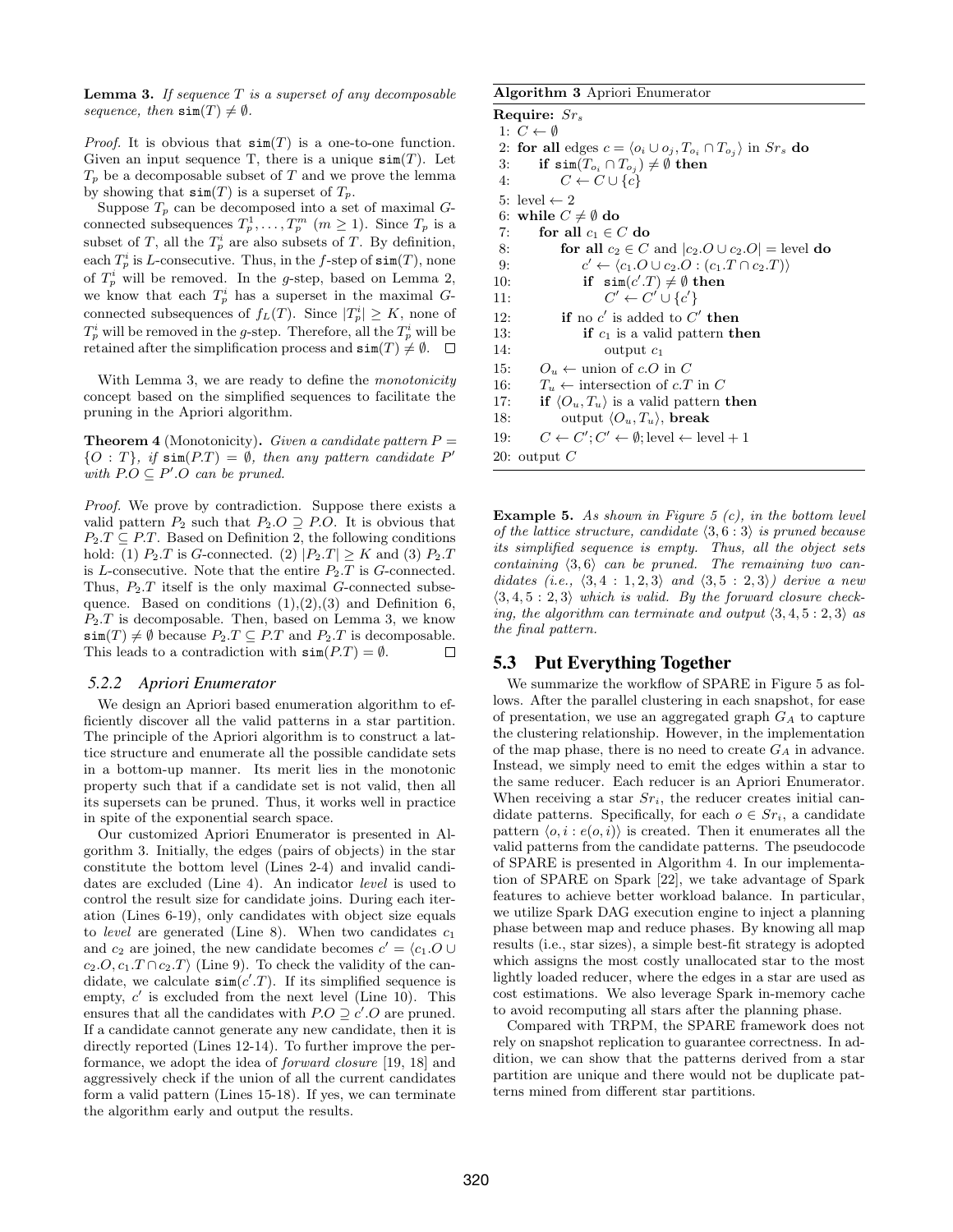Algorithm 4 Star Partitioning and ApRiori Enumerator

**Require:** list of  $\langle t, S_t \rangle$  pairs 1:  $-Map$  phase-2: for all  $C \in S_t$  do 3: for all  $o_1 \in C, o_2 \in C, o_1 < o_2$  do 4: emit a  $\langle o_1, o_2, \{t\} \rangle$  triplet 5: —Partition and Shuffle phase— 6: for all  $\langle o_1, o_2, \{t\} \rangle$  triplets do 7: group-by  $o_1$ , emit  $\langle o_1, Sr_{o_1} \rangle$ 8: —Reduce phase— 9: for all  $\langle o, Sr_o \rangle$  do 10: call Apriori Enumerator for star  $Sr<sub>o</sub>$ 

**Theorem 5** (Pattern Uniqueness). Let  $Sr_i$  and  $Sr_j$  ( $i \neq j$ ) be two star partitions. Let  $P_i$  (resp.  $P_j$ ) be the patterns discovered from  $Sr_i$  (resp.  $Sr_j$ ). Then,  $\forall p_i \in P_i$ ,  $\forall p_j \in P_j$ , we have  $p_i.O \neq p_j.O$ .

*Proof.* We prove by contradiction. Suppose there exist  $p_i \in$  $P_i$  and  $p_j \in P_j$  with the same object set. Note that the center vertex of the star is associated with the minimum id. Let  $o_i$  and  $o_j$  be the center vertexes of the two partitions and we have  $o_i = o_j$ . However,  $P_i$  and  $P_j$  are from different stars, meaning their center vertexes are different (i.e.,  $o_i \neq o_j$ ), leading to a contradiction.  $\Box$ 

Theorem 5 implies that no mining efforts are wasted in discovering redundant patterns in the SPARE framework, which is superior to the TRPM baseline. Finally, we show the correctness of the SPARE framework.

Theorem 6. The SPARE framework guarantees completeness and soundness.

Proof. See Appendix B.

# 6. EXPERIMENTAL STUDY

In this section, we evaluate the efficiency and scalability of our proposed parallel GCMP detectors on real trajectory datasets. All the experiments are carried out in a cluster with 12 nodes, each equipped with four quad-core 2.2GHz Intel processors, 32GB memory and Gigabit Ethernet.

**Environment Setup**: We use  $\text{Yarn}^2$  to manage our cluster. We pick one machine as Yarn's master node, and for each of the remaining machines, we reserve one core and 2GB memory for Yarn processes. We deploy our GCMP detector on Apache Spark  $1.5.2<sup>3</sup>$  with the remaining 11 nodes as the computing nodes. To fully utilize the computing resources, we configure each node to run five executors, each taking three cores and 5GB memory. In Spark, one of the 55 executors is taken as the Application Master for coordination, therefore our setting results in 54 executors. We set

 $^2$ http://hadoop.apache.org/docs/current/

hadoop-yarn/hadoop-yarn-site/YARN.html

Table 5: Statistics of datasets.

| <b>Attributes</b> | <b>Shopping</b> | GeoLife    | Taxi        |
|-------------------|-----------------|------------|-------------|
| $\#$ objects      | 13,183          | 18,670     | 15,054      |
| $\#$ data points  | 41,052,242      | 54,594,696 | 296,075,837 |
| $#$ snapshots     | 16,931          | 10,699     | 44,364      |
| # clusters        | 211,403         | 206,704    | 536,804     |
| avg. cluster size | 171             | 223        | 484         |

the number of partitions to be 486 to fully utilize the multithreading feature of every core. All our implementations as well as cluster setups are publicly available<sup>4</sup>.

Datasets: We use three real trajectory datasets that are collected from different applications:

- Shopping<sup>5</sup>: The dataset contains trajectories of visitors in the ATC shopping center in Osaka. To better capture the indoor activities, the visitor locations are sampled every half second, resulting in 13, 183 long trajectories.
- $\bullet$  GeoLife<sup>6</sup>: The dataset essentially keeps all the travel records of 182 users for a period of over three years, including multiple kinds of transportation modes (walking, driving and taking public transportation). For each user, the GPS information is collected periodically and 91 percent of the trajectories are sampled every 1 to 5 seconds.
- $\bullet$  Taxi<sup>7</sup>: The dataset tracks the trajectories of 15,054 taxies in Singapore. For each taxi, the GPS information are continually collected for one entire month with the sampling rate around 30 seconds.

Preprocessing: We replace timestamps with global sequences (starting from 1) for each dataset. We set a fixed sampling rate for each dataset (i.e., GeoLife  $= 5$  seconds, Shopping=0.5 seconds,  $Taxi = 30$  seconds) and use linear interpolation to fill missing values. For the clustering method, we use DBSCAN [5] and customize its two parameters  $\epsilon$ (proximity threshold) and  $minPt$  (the minimum number of points required to form a dense region). We set  $\epsilon = 5$ ,  $minPt = 10$  for GeoLife and Shopping datasets; and  $\epsilon = 20$ ,  $minPt = 10$  for Taxi dataset. After preprocessing, the statistics of the three datasets are listed in Table 5.

Table 6: Parameters and their default values.

| Param. | Meaning            | <b>Values</b>                   |
|--------|--------------------|---------------------------------|
| M      | min objects        | 5, 10, 15, 20, 25               |
| K      | min duration       | 120, 150, 180, 210, 240         |
| L      | min local duration | 10, 20, 30, 40, 50              |
| G      | max gap            | 10, 15, 20, 25, 30              |
| $O_r$  | ratio of objects   | $20\%, 40\%, 60\%, 80\%, 100\%$ |
| $T_r$  | ratio of snapshots | $20\%, 40\%, 60\%, 80\%, 100\%$ |
| N      | number of machines | 1, 3, 5, 7, 9, 11               |

Parameters: To systematically study the performance of our algorithms, we conduct experiments on various parameter settings. The parameters to be evaluated are listed in Table 6, with default settings in bold.

 $^4$ https://github.com/fanqi1909/TrajectoryMining/. 5 http://www.irc.atr.jp/crest2010\_HRI/ATC\_dataset/ 6 http://research.microsoft.com/en-us/projects/ geolife/

<sup>7</sup>Taxi is our proprietary dataset

 $\Box$ 

<sup>3</sup>We have experimented with a query-based TRPM using Spark-SQL 2.0.0 window function. We find that Spark-SQL fails to execute the query-based TRPM in parallel, which results in a 120x performance slowdown compared to mapreduce-based TRPM. Thus we only report the performance of mapreduce-based TRPM in this paper.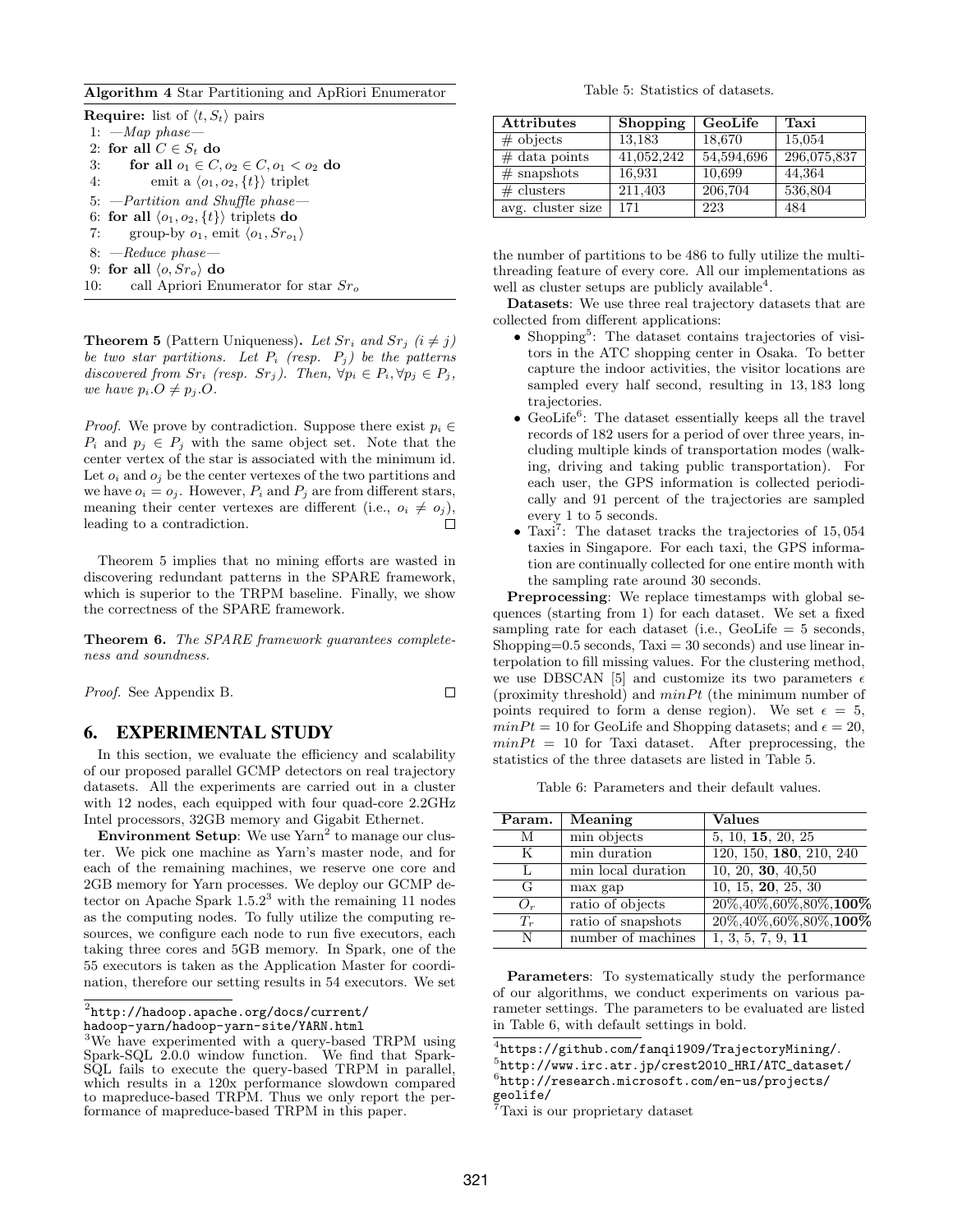# 6.1 Performance Evaluation

**Varying** M: Figures 7 (a), $(g)$ , $(m)$  present the performance with increasing M. The SPARE framework demonstrates a clear superiority over the TRPM framework, with a performance gain by a factor of 2.7 times in Shopping, 3.1 times in GeoLife and 7 times in Taxi. As M increases, the running time of both frameworks slightly improve because the number of clusters in each snapshot drops, generating fewer valid candidates.

Varying  $K$ : The performance with increasing  $K$  is shown in Figures 7 (b),(h),(n). SPARE tends to run faster, whereas the performance of TRPM degrades dramatically. This is caused by the sequence simplification procedure in SPARE, which can prune many candidates with large  $K$ . However, the line sweep algorithm in TRPM does not utilize such property for pruning. It takes longer time because more replicated data has to be handled in each partition.

Varying  $L$ : Figures 7 (c),(i),(o) present the performances with increasing L. When  $L = 10$ , SPARE can outperform TRPM by around 10 times. We also observe that there is a significant performance improvement for TPRM when L increases from 10 to 20 and later the running time drops smoothly. This is because  $\eta$  is proportional to  $O(K * G/L +$ L). When L is small (i.e., from 10 to 20),  $\eta$  decreases drastically. As  $L$  increases,  $\eta$  varies less significantly.

**Varying** G: Figures  $7(d), (j), (p)$  present the performances with increasing  $G$ . TRPM is rather sensitive to  $G$ . When  $G$ is relaxed to larger values, more valid patterns would be generated. TPRM has to set a higher replication factor and its running time degrades drastically when G increases from 20 to 30. In contrast, with much more effective pruning strategy, SPARE scales well with G. Particularly, SPARE is 14 times faster than TRPM when  $G = 20$  in GeoLife dataset.

**Varying**  $O_r$ : Figures 7 (e), (k), (q) present the performances with increasing number of moving objects. Both TRPM and SPARE take longer time to find patterns in a larger database. We can see that the performance gap between SPARE and TRPM is widened as more objects are involved, which shows SPARE is more scalable.

Varying  $T_r$ : Figures 7 (f),(1),(r) present the performances with increasing number of snapshots. As  $T_r$  increases, SPARE scales much better than TRPM due to its effective pruning in the temporal dimension.

Resources: Table 7 lists the system resources taken by TRPM and SPARE under the default setting. Both TRPM and SPARE are resource efficient as they only occupy less than 20% of the available memory (i.e., 270GB) . Again, SPARE outperforms TRPM in both the execution time and the memory usage.

Table 7: Resources taken for TRPM and SPARE. Vcoreseconds is the aggregate of time spent in each core. Memory is the actual size (in MB) of RDDs.

| $\mathbf{D}\text{at }$ | $\operatorname{Method}$ | Vcore-seconds | Memory |
|------------------------|-------------------------|---------------|--------|
| <b>Shopping</b>        | <b>TRPM</b>             | 90,859        | 10,019 |
|                        | <b>SPARE</b>            | 33,638        | 8,613  |
| Geolife                | <b>TRPM</b>             | 106,428       | 18,454 |
|                        | <b>SPARE</b>            | 35,343        | 14,369 |
| Taxi                   | TRPM                    | 503,460       | 51,691 |
|                        | <b>SPARE</b>            | 68,580        | 35,912 |

# 6.2 Analysis of SPARE framework

In this part, we extensively evaluate SPARE from three aspects: (1) the advantages brought by the sequence simplification, (2) the effectiveness of load balance, and (3) the scalability with increasing computing resources.

# *6.2.1 Power of sequence simplification*

To study the power of Sequence Simplification (SS), we collect two types of statistics: (1) the number of pairs that are shuffled to the reducers and (2) the number of pairs that are fed to the Apirori Enumerator. Their difference is the number of size-2 candidates pruned by SS. The results in Table 8 show that SS is very powerful and eliminates nearly 90 percent of the object pairs, which significantly reduces the overhead of the Apriori enumerator. In fact, without SS Apriori cannot finish in five hours.

Table 8: Pruning power of SPARE.

| <b>Dataset</b> | Shopping | GeoLife   | Taxi      |
|----------------|----------|-----------|-----------|
| Before pruning | 878,309  | 1.134.228 | 2.210.101 |
| After pruning  | 76.672   | 123.410   | 270.921   |
| Prune ratio    | $91.2\%$ | 89.1\%    | 87.7%     |

# *6.2.2 Load balance*

To study the effect of load balance in the SPARE framework, we use random task allocation (the default setting of Spark) as a baseline, denoted by SPARE-RD, and compare it with our best-fit method. In best-fit, the largest unassigned star is allocated to the currently most lightly loaded reducer. Figure 8 shows the breakdown of the costs in the mapreduce stages for SPARE and SPARE-RD. We observe that the map and shuffle time of SPARE and SPARE-RD are identical. The difference is that SPARE incurs an additional overhead to generate an allocation plan for load balance (around 4% of the total cost), resulting in significant savings in the reduce stage (around 20% of the total cost). Meanwhile, both SPARE and SPARE-RD outperform TRPM in each phase. This shows the efficiency of the star partition and apriori enumeration. We also report the cost of the longest job (Max) and the standard deviation (Std. Dev.) for all jobs in Table 9, whose results clearly verify the effectiveness of our allocation strategy for load balance.

Table 9: Statistics of execution time (seconds) on all jobs.

| Dataset  |     | <b>SPARE-RD</b> | <b>SPARE</b> |           |
|----------|-----|-----------------|--------------|-----------|
|          | Max | Std. Dev.       | Max          | Std. Dev. |
| Shopping | 295 |                 | 237          | 21        |
| GeoLife  | 484 | 108             | 341          | 56        |
| 'Taxi    | 681 | 147             | 580          | 96        |

#### *6.2.3 Scalability*

When examining SPARE with increasing computing resources (number of machines), we also compare SPARE with the state-of-the-art solutions for swarm and platoon in the single-node setting. Since the original swarm and platoon detectors cannot handle very large-scale datasets, we only use 60% of each dataset for evaluation. For a fair comparisons, we customize two variants of SPARE to mine swarms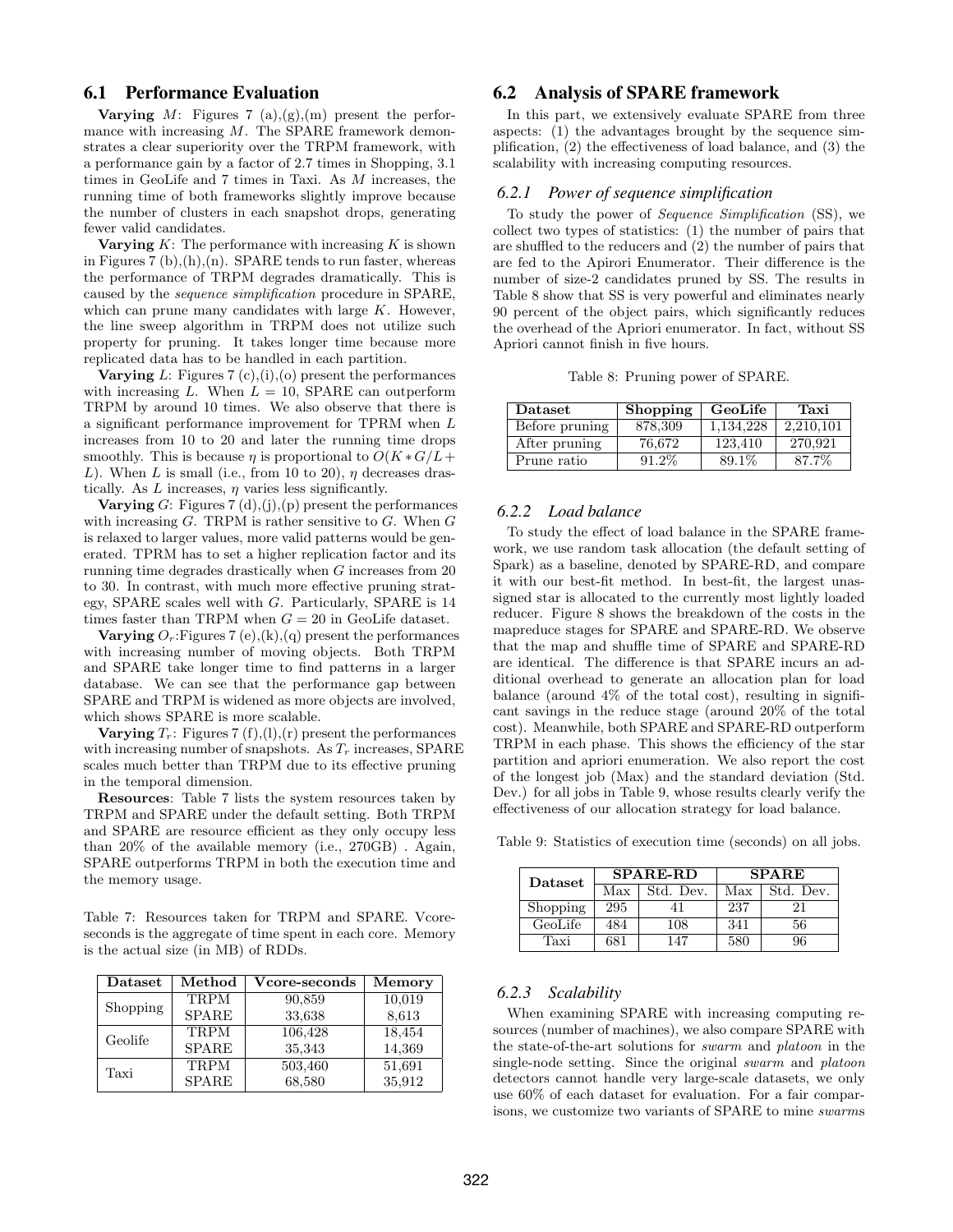

Figure 7: Performance of SPARE and TRPM on real datasets under different pattern parameters.



Figure 8: Cost breakdown of TRPM, SPARE-RD and SPARE.

Figure 9: Comparisons among TRMP, SPARE, PLATOON and SWARM.

and platoons, which are denoted as SPARE-S and SPARE-P respectively. The customization is according to the settings in Table 3 and the results are reported in Figure 9. First, the centralized schemes are not suitable to discover patterns in large-scale trajectory databases. It takes nearly 30 hours to detect swarms and 11 hours to detect platoons in the Taxi dataset in a single machine. In contrast, when utilizing the multi-core (i.e., a single node with four executors) environment, SPARE-P achieves 7 times speedup and SPARE-S achieves 10 times speedup. Second, we see that SPARE schemes demonstrate promising scalability in terms of the number of machines available. The running times decrease almost inversely as more machines are used. When all the 11 nodes (162 cores) are available, SPARE-P is upto 65 times and SPARE-S is upto 112 times better than the state-of-the-art centralized schemes.

# 7. CONCLUSIONS AND FUTURE WORK

In this paper, we proposed a generalized co-movement pattern to unify those proposed in the past literature. We also devised two types of parallel frameworks in Spark that can scale to support pattern detection in trajectory databases with hundreds of millions of points. The efficiency and scalability were verified by extensive experiments on three real

datasets. In the future, we intend to examine co-movement pattern detection in streaming data for real-time monitoring. We are also interested in extending the current parallel frameworks to support other types of advanced patterns. Acknowledgment: The authors would like to thank the anonymous reviewers for their responsible feedback.

# 8. REFERENCES

- [1] R. Agrawal, R. Srikant, et al. Fast algorithms for mining association rules. In VLDB, pages 487–499, 1994.
- [2] H. H. Aung and K.-L. Tan. Discovery of evolving convoys. In SSDM, pages 196–213, 2010.
- [3] J. Bao, Y. Zheng, D. Wilkie, and M. F. Mokbel. A survey on recommendations in location based social networks. In Geoinformatica, pages 525–543, 2015.
- [4] D. H. Douglas and T. K. Peucker. Algorithms for the reduction of the number of points required to represent a digitized line or its caricature. In Cartographica, pages 112–122, 1973.
- [5] M. Ester, H.-P. Kriegel, J. Sander, X. Xu, et al. A density-based algorithm for discovering clusters in large spatial databases with noise. In SIGKDD, pages 226–231, 1996.